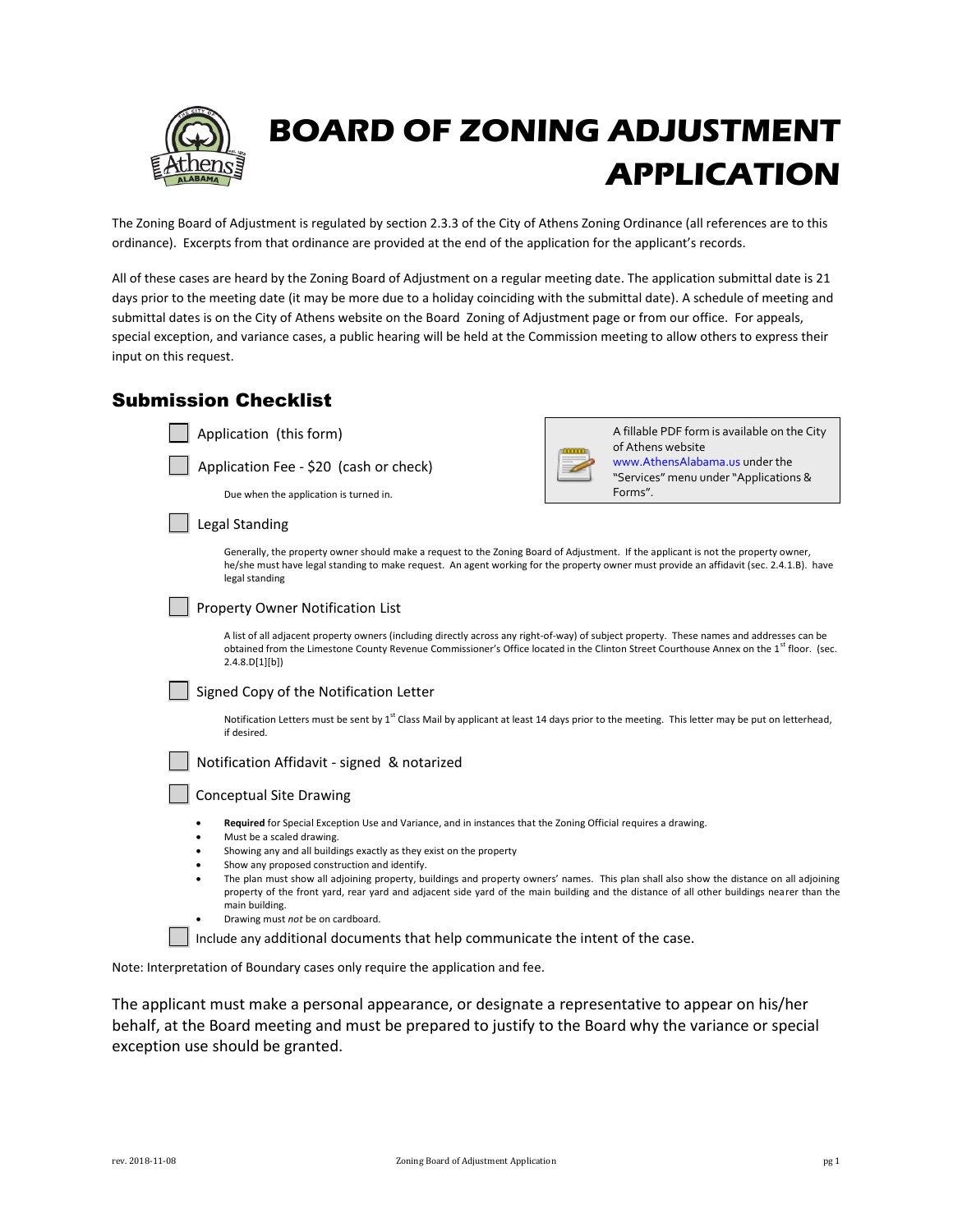## Information

| <b>Request(s)</b>                                                                                                                                                                                                                                                                                                                       |
|-----------------------------------------------------------------------------------------------------------------------------------------------------------------------------------------------------------------------------------------------------------------------------------------------------------------------------------------|
| Appeal (§2.6)                                                                                                                                                                                                                                                                                                                           |
| Appeal and the contract of the contract of the contract of the contract of the contract of the contract of the                                                                                                                                                                                                                          |
| Boundary Interpretation of Zoning Map (§3.3.4)                                                                                                                                                                                                                                                                                          |
| Special Exception Use (§2.5.2)<br><b>Land Use</b>                                                                                                                                                                                                                                                                                       |
|                                                                                                                                                                                                                                                                                                                                         |
|                                                                                                                                                                                                                                                                                                                                         |
| Is this request regarding a Major Home Occupation?<br>l Yes<br>No                                                                                                                                                                                                                                                                       |
| <b>Variance (§2.5.5)</b>                                                                                                                                                                                                                                                                                                                |
| <b>Type of Request</b>                                                                                                                                                                                                                                                                                                                  |
| Building Setback     Accessory Building Setback     Maximum Build Area     Required Parking Spaces<br>Number/Location of Signs Type of Sign Sign Area of Sign Face Reduction Landscaping/Buffering/Lighting<br>Traffic Circulation Standards   Other Regulation (specify ZO section) §<br>Requirement (per Zoning Ord. or other Regs.)_ |
| Request_                                                                                                                                                                                                                                                                                                                                |
| Hardship                                                                                                                                                                                                                                                                                                                                |
|                                                                                                                                                                                                                                                                                                                                         |

Refer to below definition of Hardship and § 2.5.5.C "Variance Review Standards" of Zoning Ordinance, attach an additional sheet if additional explanation is needed. Economic or self-created hardships are **not** eligible.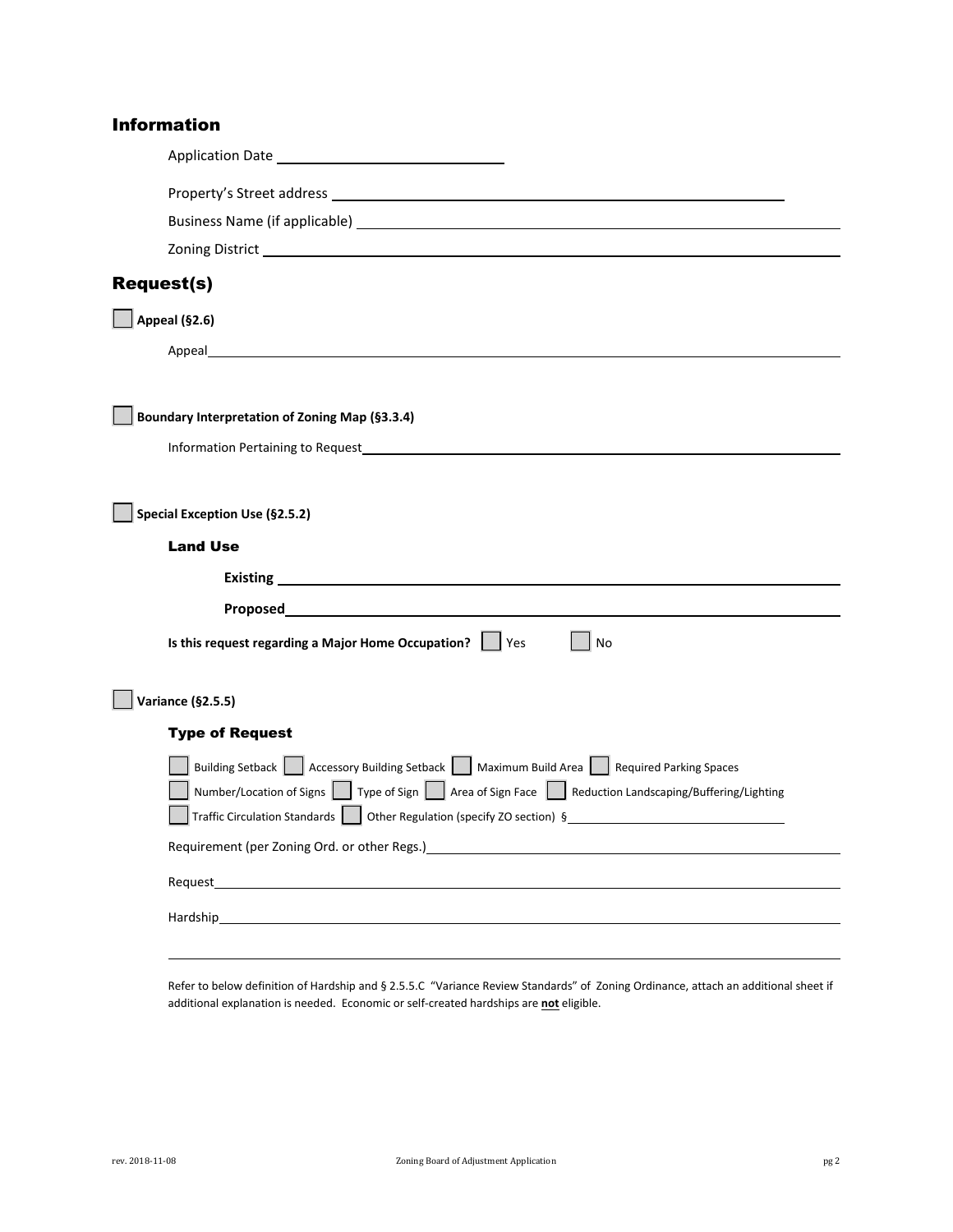### **Annlicant**

|                                                                                                                                                                                                                                                         | Phone Number <u>Communications</u> and the communications of the communications of the communications of the communications of the communications of the communications of the communications of the communications of the communic |  |
|---------------------------------------------------------------------------------------------------------------------------------------------------------------------------------------------------------------------------------------------------------|-------------------------------------------------------------------------------------------------------------------------------------------------------------------------------------------------------------------------------------|--|
| Is the applicant also the property owner? $\Box$ Yes                                                                                                                                                                                                    | $\Box$ No                                                                                                                                                                                                                           |  |
| If NO, fill in the Property Owner section.                                                                                                                                                                                                              |                                                                                                                                                                                                                                     |  |
| <b>Property Owner</b><br>Name(s) and the contract of the contract of the contract of the contract of the contract of the contract of the contract of the contract of the contract of the contract of the contract of the contract of the contract of th |                                                                                                                                                                                                                                     |  |
|                                                                                                                                                                                                                                                         |                                                                                                                                                                                                                                     |  |
|                                                                                                                                                                                                                                                         |                                                                                                                                                                                                                                     |  |
|                                                                                                                                                                                                                                                         |                                                                                                                                                                                                                                     |  |
| the hearing before the Zoning Board of Adjustment will consider my application.                                                                                                                                                                         | I certify the above-stated information is true. I also understand that I, or my representative, must be present at                                                                                                                  |  |
|                                                                                                                                                                                                                                                         |                                                                                                                                                                                                                                     |  |
|                                                                                                                                                                                                                                                         | Applicant's Signature                                                                                                                                                                                                               |  |
|                                                                                                                                                                                                                                                         |                                                                                                                                                                                                                                     |  |
| Notary Public*<br>(Seal)                                                                                                                                                                                                                                | <u> 1989 - Johann John Stone, markin fizik eta idazlearia (h. 1989).</u>                                                                                                                                                            |  |
| * During normal office hours, City Hall usually has a notary available. Any public notary may notarize this form.                                                                                                                                       |                                                                                                                                                                                                                                     |  |
|                                                                                                                                                                                                                                                         |                                                                                                                                                                                                                                     |  |
| <b>SUBMIT TO:</b><br>Engineering Services & Community Development Department,<br>Athens City Hall, 200 Hobbs ST West, Athens, AL 35611<br>Phone: 256-233-2224<br>Fax: 256-262-1405                                                                      | <b>BZA Meeting Location</b><br>at 5:30 p.m.<br><b>City Hall Council Chambers</b><br>200 Hobbs Street West, Athens, AL                                                                                                               |  |
| <b>Appeal/Rehearing</b>                                                                                                                                                                                                                                 |                                                                                                                                                                                                                                     |  |
| case is allowed under certain conditions, see Zoning Ordinance § 2.3.3.B.                                                                                                                                                                               | Any party aggrieved by any final judgment or decision of the Board may, within fifteen (15) days<br>thereafter may appeal to circuit court or court of like jurisdiction (Zoning Ordinance section 2.3.3.C). Rehearing a            |  |

| $\Box$ Approved $\Box$ Disapproved |      |
|------------------------------------|------|
| Signature of Chairperson ${\bf X}$ | Date |
| <b>Board's Comments</b>            |      |
|                                    |      |

 $\equiv$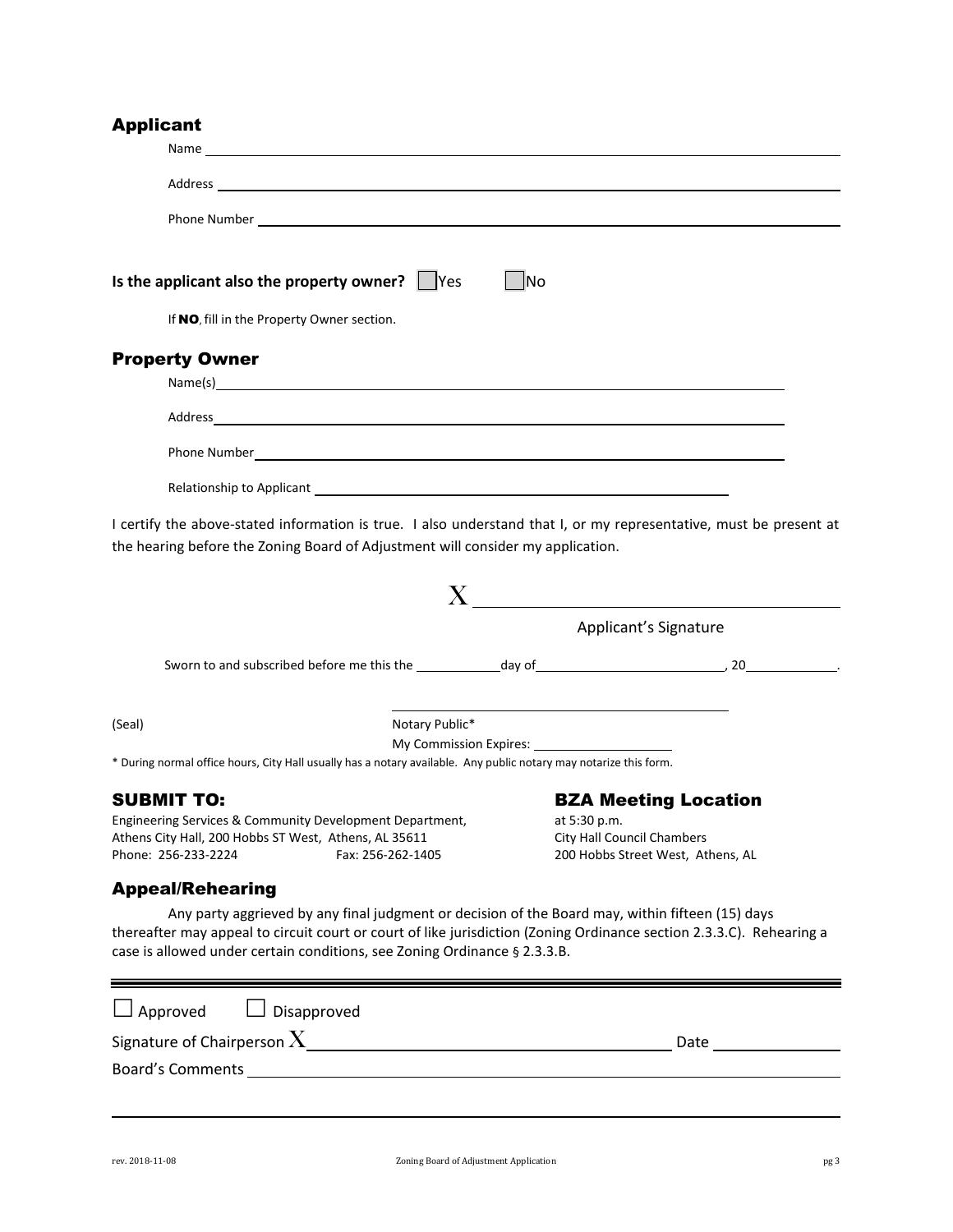# **BZA NOTIFICATION AFFIDAVIT**

|                         | (Street address or nearest cross street)                                                                                                                                                                                                                                                                                                                                                                                 |
|-------------------------|--------------------------------------------------------------------------------------------------------------------------------------------------------------------------------------------------------------------------------------------------------------------------------------------------------------------------------------------------------------------------------------------------------------------------|
| West, at 5:30 P.M. on   | that a public hearing will be held in the City Council Chambers of the Athens City Hall, 200 Hobbs Street                                                                                                                                                                                                                                                                                                                |
|                         | $\sim$ , which informs and $\sim$ , $\sim$ , $\sim$ , $\sim$ , $\sim$ , $\sim$ , which informs                                                                                                                                                                                                                                                                                                                           |
|                         | owners their right to attend the public hearing in order to express their opinion on my conditional use<br>request. The attached list constitutes all of the adjacent owners of real property of all property lines for<br>which I am requesting such conditional use. $I(\Box)$ have notified / $\Box$ will notify) these owners by First<br>Class U.S. Mail at least fourteen (14) days before the above meeting date. |
|                         |                                                                                                                                                                                                                                                                                                                                                                                                                          |
|                         |                                                                                                                                                                                                                                                                                                                                                                                                                          |
| (Applicant's Signature) | (Date)                                                                                                                                                                                                                                                                                                                                                                                                                   |
|                         |                                                                                                                                                                                                                                                                                                                                                                                                                          |
| (Seal)                  | Notary Public*                                                                                                                                                                                                                                                                                                                                                                                                           |

\* During normal office hours, the City Hall usually has a notary available. Any public notary may notarize this form.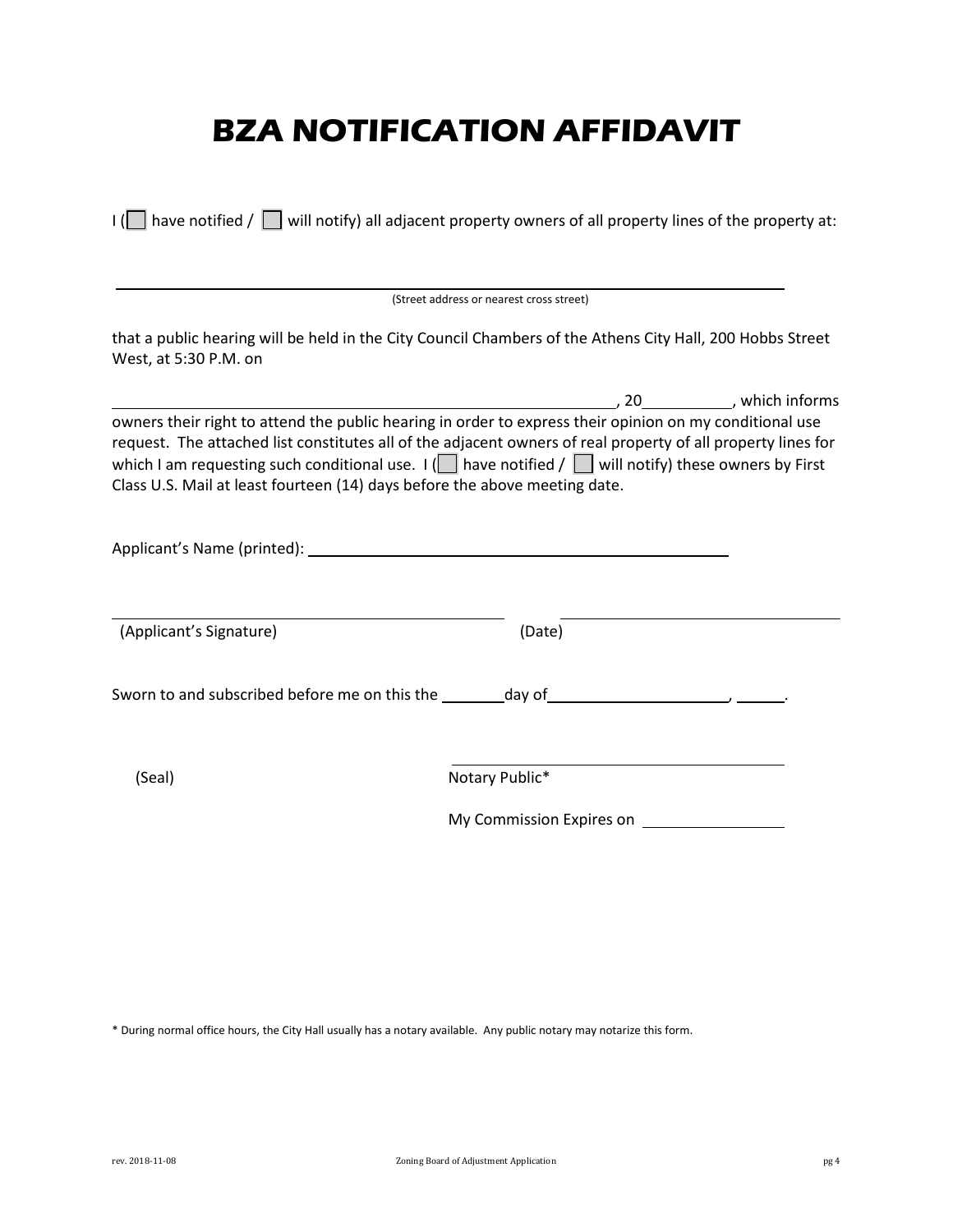## **BZA NOTIFICATION LETTER**

| To Whom It May Concern:                                                                                                                                                                                                                                                                                                                                                                                                                                                                                                                                                                                                                                                                                               |
|-----------------------------------------------------------------------------------------------------------------------------------------------------------------------------------------------------------------------------------------------------------------------------------------------------------------------------------------------------------------------------------------------------------------------------------------------------------------------------------------------------------------------------------------------------------------------------------------------------------------------------------------------------------------------------------------------------------------------|
|                                                                                                                                                                                                                                                                                                                                                                                                                                                                                                                                                                                                                                                                                                                       |
| (Applicant's Name)<br>Adjustment for $a(n)$ $\Box$ Appeal / $\Box$ Special Exception / $\Box$ Variance, according to the Athens Zoning                                                                                                                                                                                                                                                                                                                                                                                                                                                                                                                                                                                |
| Ordinance Section 2.3.3 "Zoning Board of Adjustment", for the property located at (Address or nearest cross                                                                                                                                                                                                                                                                                                                                                                                                                                                                                                                                                                                                           |
|                                                                                                                                                                                                                                                                                                                                                                                                                                                                                                                                                                                                                                                                                                                       |
| which contains approximately __________ acres and this property is zoned as ______________ Zoning District.                                                                                                                                                                                                                                                                                                                                                                                                                                                                                                                                                                                                           |
| I am requesting the following (explanation of request):                                                                                                                                                                                                                                                                                                                                                                                                                                                                                                                                                                                                                                                               |
| The Board of Zoning Adjustment will hold a public hearing in the City Council Chambers at                                                                                                                                                                                                                                                                                                                                                                                                                                                                                                                                                                                                                             |
|                                                                                                                                                                                                                                                                                                                                                                                                                                                                                                                                                                                                                                                                                                                       |
| [Month/Dav/Year]                                                                                                                                                                                                                                                                                                                                                                                                                                                                                                                                                                                                                                                                                                      |
| at 5:30 P.M. to hear this request. This letter is to notify you of my request and to inform you of your<br>right to attend this meeting, should you have any comments or questions concerning my request. If you<br>need more information, please contact me at the number below or the City of Athens Engineering<br>Services & Community Development Department ("ES&CD Dept.") at 256-233-2224. The application<br>and related documents may be viewed at the ES&CD Dept. at City Hall during normal business hours (8<br>am-4:30 pm). Written comments regarding this request may be mail to the ES&CD Dept. at P.O. Box<br>1089 Athens, AL 35611; dropped off at the office; or presented at the public hearing. |
| Thank you,                                                                                                                                                                                                                                                                                                                                                                                                                                                                                                                                                                                                                                                                                                            |

Applicant's Signature Address: <u> 1980 - Johann Barnett, fransk politik (d. 1980)</u> City, State ZIP: Phone Num.: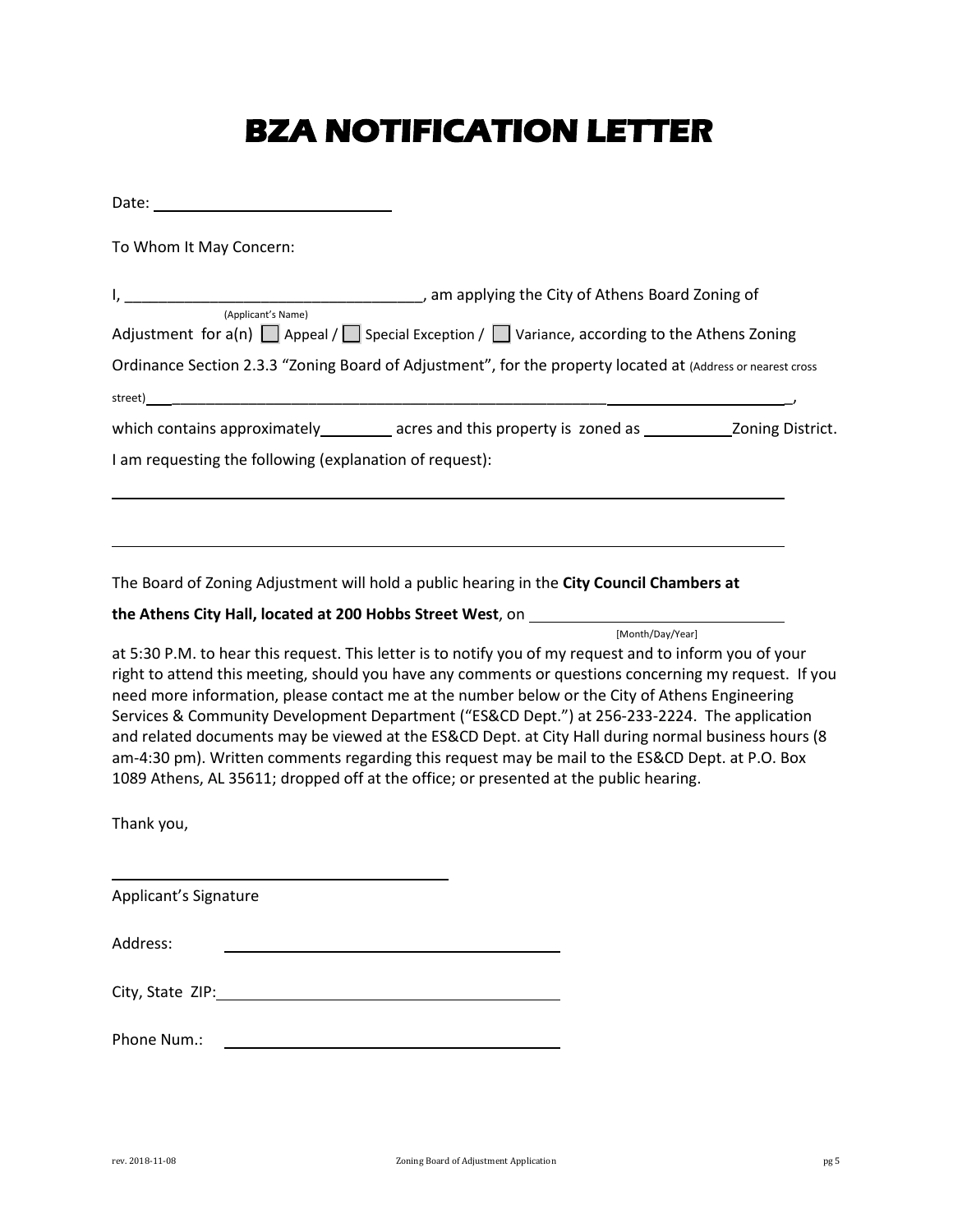## **ZONING ORDINANCE EXCERPTS**

Hardship. A circumstance existing when the conditions imposed by the Zoning Ordinance would deprive a property owner of certain development rights that are enjoyed by other property owners within the same zoning district. The standards for determining if a hardship justifies a variance is contained in Section 2.5.5, which excludes self-created and economic hardships.

Special Exception Use. A use that would not be appropriate generally or without restriction throughout a zoning district, but which, if controlled as to number, area, location, or relation to the neighborhood, would promote the public health, safety, welfare, morals, order, comfort, convenience, appearance, prosperity, or general welfare of the community. Such uses may be permitted upon review by the Board only if specific provision for such a use is made in the applicable district regulations.

Variance. A relaxation of the terms of this Ordinance where such will not be contrary to the public interest and where, owing to conditions peculiar to the property and not the result of the action(s) of the applicant, a literal enforcement of the Ordinance would result in unnecessary and undue hardship.

### **ARTICLE 2. ADMINISTRATION AND PROCEDURES**

### **§2.3. Decision Making and Reviewing.**

 $\lceil$ ...]

### **2.3.3.** Board of Zoning Adjustment (BZA)

- A. Establishment of a Board of Zoning Adjustment. The Athens Board of Zoning Adjustment was established pursuant to section 11-52-80, Code of Alabama 1975; and shall have all powers and duties delegated to boards of adjustment by said code, which generally are:
	- 1) To hear and decide appeals where it is alleged there is error in any order, requirement, decision, or determination made by an administrative official in the enforcement of this ordinance.
	- 2) To hear and decide special exceptions to the terms of this ordinance upon which the board is required to pass under this ordinance.
	- 3) To authorize upon appeal in specific cases such variance from the terms of this ordinance as will not be contrary to the public interest, where, owing to special conditions, a literal enforcement of the provisions of this ordinance will result in unnecessary hardship, and so that the spirit of this ordinance shall be observed and substantial justice done.
- B. Rehearings. All decisions rendered by the BZA shall be final and binding upon all parties. No appeal of an administrative decision or decision on an application for a variance or a special exception shall be reheard, and no further application shall be accepted once a decision has been rendered except under one or more of the following conditions:
	- 1) New evidence or information pertinent to the request has been discovered which was not available to the applicant at the time of the original hearing.
	- 2) The decision resulted from an error in procedures required by this Ordinance or State law and made by the BZA, the Zoning Official, or any other City Officials.
	- 3) The decision resulted from an error in substantive law under the provisions of this Ordinance or the Code of Alabama, 1975, as amended.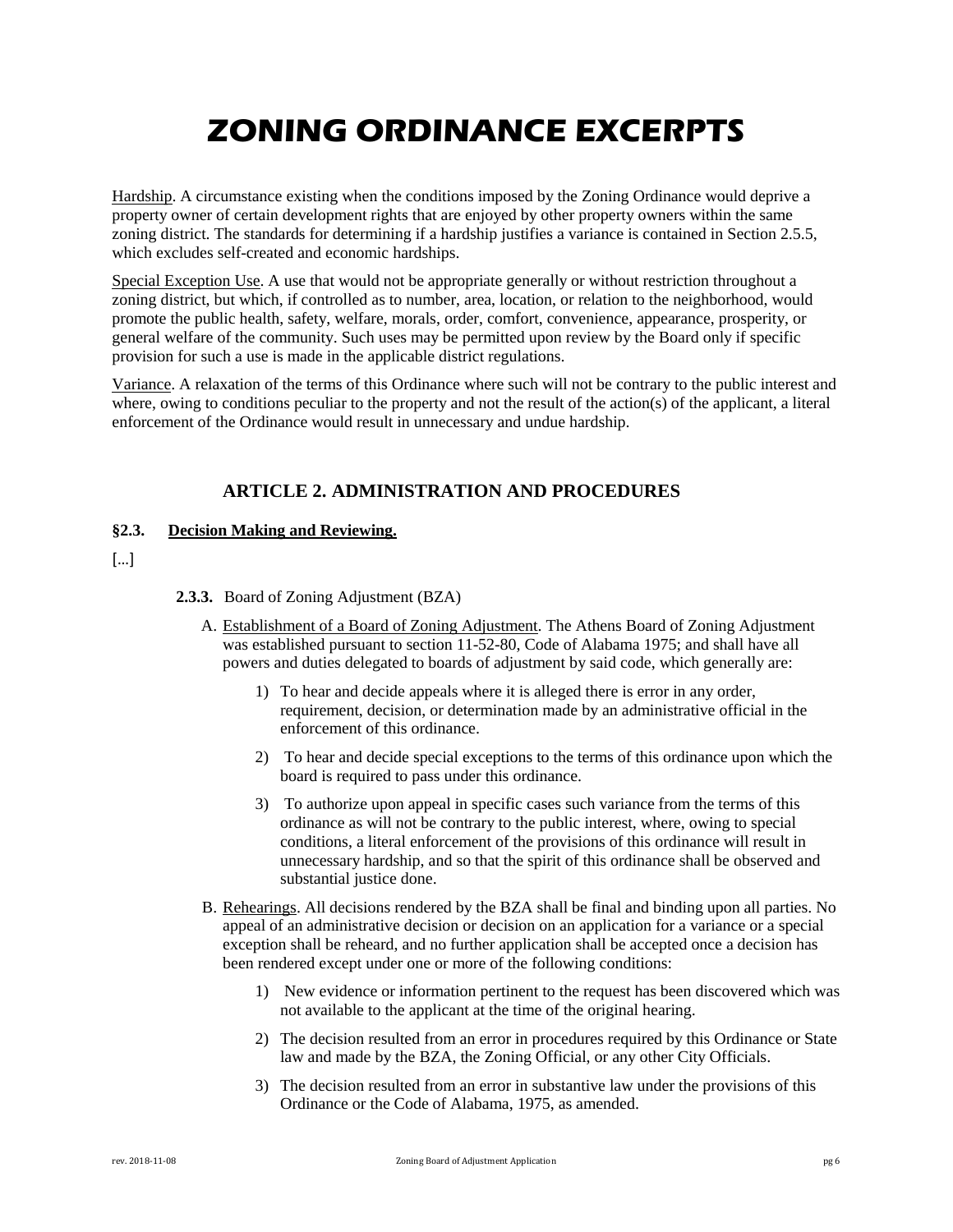Where no error is alleged and no new evidence is available, a new or more effective presentation by the applicant shall not constitute grounds for rehearing a decision of the BZA. Any applicant wishing a rehearing shall appear before the BZA to present one or more of the qualifying conditions listed above.

If the BZA finds that one or more of the qualifying conditions exist, the applicant shall be permitted to submit a new application. This new application shall be heard at a subsequent BZA meeting, and shall be subject to all regular advertising and procedural requirements. Allowing a new application does not obligate the BZA to grant the request.

- C. Appeals From Action of the BZA. Any party aggrieved by any final judgment or decision of the BZA may, within fifteen (15) days thereafter appeal there from to the circuit court or court of like jurisdiction, by filing with the Board a written notice of appeal specifying the judgment or decision from which appeal is taken. In case of such appeal, the BZA shall cause a transcript of the proceedings in the case to be certified to the court to which the appeal is taken and the cause in such court shall be tried *de novo.*
- **2.3.4.** Withdrawal of an Application. A request for withdrawal of an application shall be submitted in writing to Engineering Services and Community Development. If the request of withdrawal comes on the evening of the meeting, the applicant shall communicate the request to the Commission/Board/Council at the public meeting.
- **§2.4. Common Development Review Requirements.** The requirements of this section shall apply to all development review applications and procedures subject to development review under this ordinance, unless otherwise stated.
- […]
- **2.4.8.** Public Notification. Applications for development approval shall comply with the Code of Alabama 1975, as amended, and the provisions of this Ordinance. No notice standard or notice requirement shall be required with respect to that which is provided by this Ordinance and/or State law that is in addition to, different from, or in conflict with the provisions of this Ordinance and/or State law.
	- A. Content. Notices for public meetings or hearings, whether by publication or mail (written notice), shall, at a minimum:
		- 1) Identify the Application. Identify the address or location of the property subject to the application and the name, address, and telephone number of the applicant or the applicant's agent.
		- 2) Specify the Date, Time, and Place of the Public Meeting or Hearing. Indicate the date, time, and place of the public meeting or hearing.
		- 3) Describe the Subject Property. Describe the subject property(ies) involved by street address, or by legal description and the nearest cross street, and project area (size).
		- 4) Describe the Nature and Scope of the Application. Describe the nature, scope, and purpose of the application or proposal.
		- 5) Notify the Public Where to View the Application. Identify the location (e.g., the offices of Engineering and Community Development) where the public may view the application and related documents.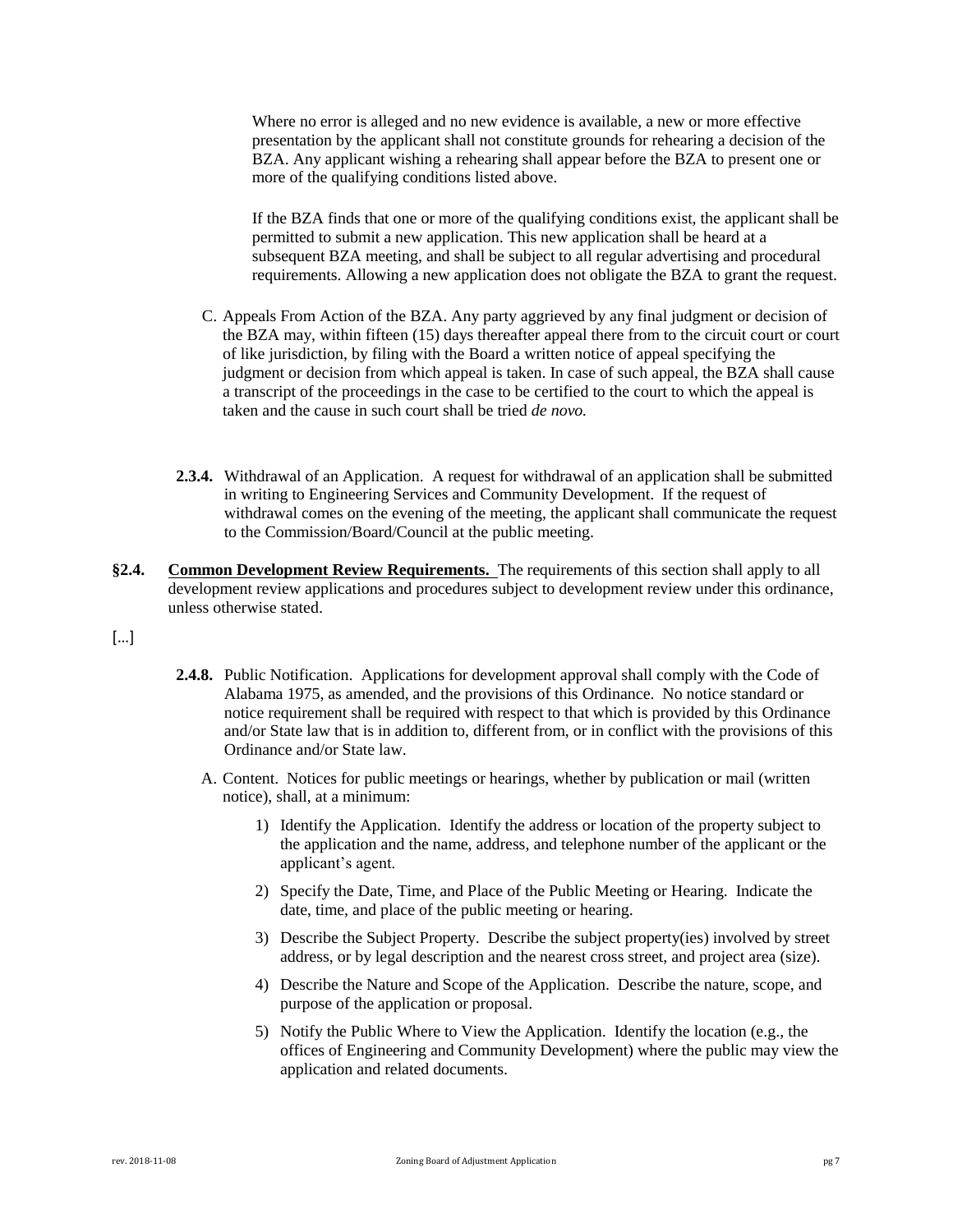- 6) Notify the Public Where They May be Heard. Include a statement that the public may appear at the public meeting or hearing, be heard, and submit evidence and written comments with respect to the application.
- 7) Allow for Written Comments. Include a statement describing where written comments will be received prior to the public meeting or hearing.
- B. Timing of the Notice.
	- 1) Unless otherwise expressly provided in the Code of Alabama or this ordinance, notice, when required, shall be postmarked or published (as the case may be) at least 10 days prior to the hearing or matter that is the subject of the notice.
- C. Published Notice. When the provisions of this ordinance require that notice be published, the Engineering Services and Community Development shall be responsible for preparing the content of the notice and publishing the notice in a newspaper of general circulation. The content and form of the published notice shall be consistent with the requirements of Subsection 2.4.8(A), and state law.
- D. Written (Mailed) Notice.
	- 1) Required Written Notice. Written notice shall be required in the following circumstances by the party indicated in the time allotted:
		- a) Subdivision of Property. Provided by the City via certified mail to owners of all adjoining properties at least 5 days prior to the public hearing.
		- b) Variance, Special Exception, or Appeal of Administrative Decision. Provided by the applicant to owners of all adjacent properties (including directly across any right-of-way) via regular US mail, postmarked at least 14 days prior to the public hearing. An affidavit stating that required written notice will be mailed in a timely fashion must be filled out and notarized in order to complete the application.
		- c) Conditional Use. Provided by the applicant to owners of all properties within 500 feet of the site via regular US mail, postmarked at least 14 days prior to the public hearing. An affidavit stating that required written notice will be mailed in a timely fashion must be filled out and notarized in order to complete the application.
	- 2) Application of Written Notice. The notification of property owners shall apply only to the initial presentation of the proposed development to the Planning Commission or the BZA.
		- a) If, for any reason, an item scheduled for initial presentation before the Planning Commission or BZA is withdrawn without having been presented or a meeting is canceled, then the party responsible for the initial written notice shall re-notify all appropriate parties.
		- b) The applicant shall be responsible for re-notifying property owners pursuant to Subsection 2.4.8, Public Notification, if the hearing or meeting is deferred or continued at the applicant's request.
- E. Other Notices. Applicants shall be responsible for compliance with any additional notice requirements in this ordinance, other city ordinances, or state law.
- F. Constructive Notice.
	- 1) Minor defects in any notice shall not impair the notice or invalidate proceedings pursuant to the notice if a bona fide attempt has been made to comply with applicable notice requirements. Minor defects in notice shall be limited to errors in a legal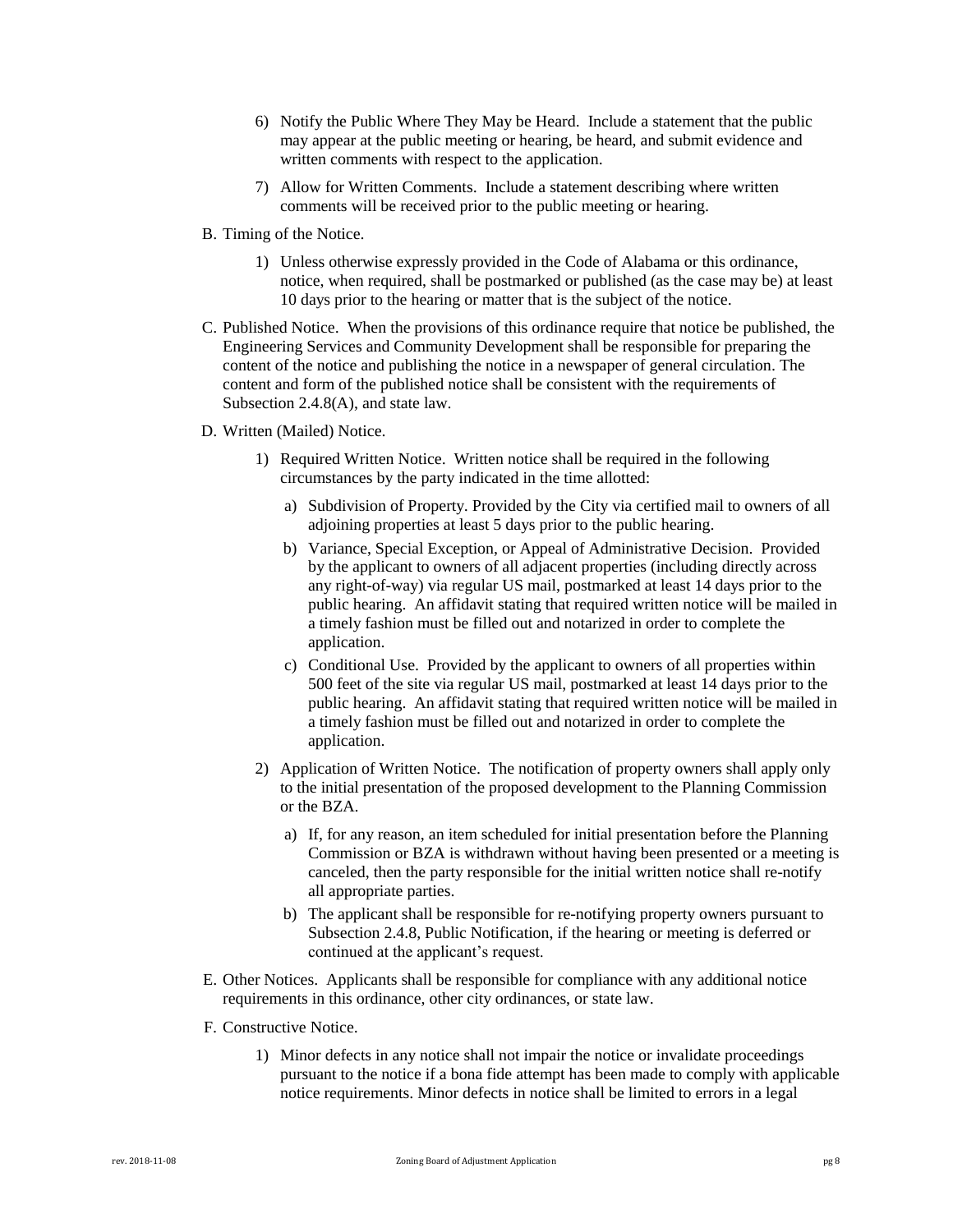description, typographical or grammatical errors, or errors of actual acreage that do not impede communication of the notice to affected parties. Failure of a party to receive written notice shall not invalidate subsequent action. In all cases, however, the requirements for the timing of the notice and for specifying the time, date, and place of a hearing shall be strictly construed. If questions arise at the hearing or meeting regarding the adequacy of notice, the decision-making body shall direct Engineering Services and Community Development to make a formal finding as to whether there was substantial compliance with the notice requirements of this ordinance, and such finding shall be made available to the decision-making body prior to final action on the request.

2) When the records of the city document the publication, mailing, and posting of notices as required by this subsection, it shall be presumed that notice of a public hearing was given as required by this subsection.

#### **§2.5. Specific Review Procedures**

[…]

- **2.5.4.** Special Exception Uses. All uses permitted by special exception as listed in the district regulations shall require the submission of an application to the Board.
	- A. Application and Procedure.
		- 1) A written application for a Special Exception Use shall be submitted at least twentyone (21) days ahead of the regularly scheduled meeting indicating the section of this Ordinance under which the Special Exception Use is requested.
		- 2) A Public Hearing shall be held before the Board, in which any party may appear in person, or by agent, or attorney.
	- B. *Review Standards.* A Special Exception Use shall not be granted by the Board unless and until:
		- 1) The Board shall find that it is empowered under this Ordinance to grant a Special Exception Use, and that the granting of the Special Exception Use will not adversely affect the public interest.
		- 2) Before any Special Exception Use approval is issued, the Board shall find that the proposed use is in compliance with supplemental regulations, if any, governing individual Special Exception Uses and shall consider the potential arrangement and provisions for the following:
			- a) Satisfactory ingress and egress to property and proposed structures thereon with particular reference to automotive and pedestrian safety and convenience, traffic flow, and control
			- b) Provision of off-street parking and loading areas where required, with particular attention to the items in (a) and the economic, noise, glare, and odor effects of the use on adjoining properties in the area
			- c) Location and accessibility of refuse and service areas and their potentially adverse effects upon surrounding properties
			- d) Utilities, with reference to locations, availability and compatibility
			- e) Screening and buffering of potentially adverse views and activities from surrounding properties with reference to type, location, and dimensions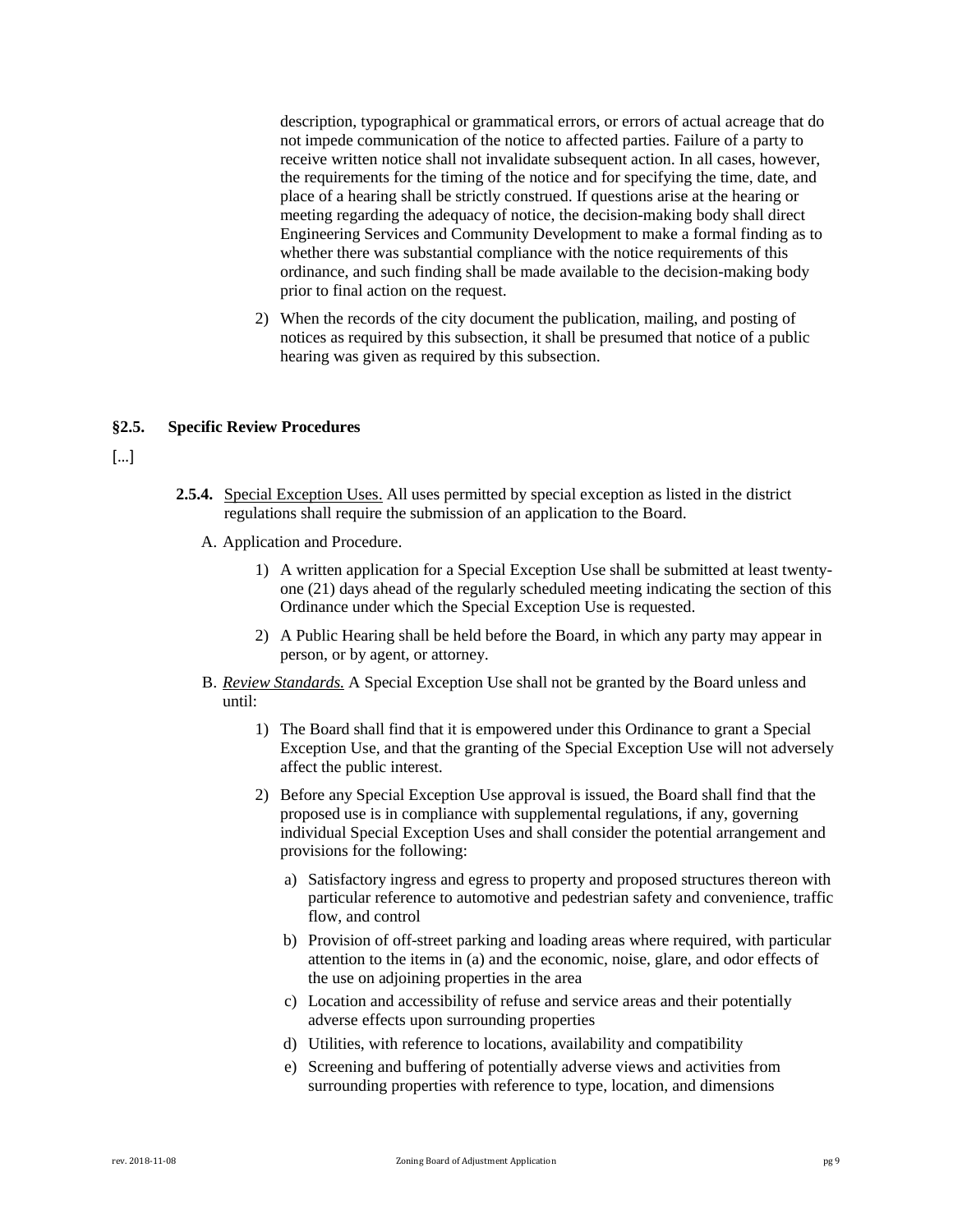- f) Signs, if any, and proposed exterior lighting with reference to glare, traffic safety, economic effect, and compatibility and harmony with properties in the district
- g) Location, use, plan, elevations and dimensions of each building or structure to be constructed
- h) The bulk, density, and lot coverage of structures and the location, dimension, and arrangement of all open spaces and yards, with reference to their visual compatibility with surrounding properties
- i) General compatibility with adjacent properties and other property in the district
- C. *Conditions for Approval*. The Board may impose such conditions for approval that it deems necessary in the particular case to protect the public interest and the intent of the Comprehensive Master Plan and this Ordinance in relation to the items listed above and as may otherwise be reasonably necessary. Such conditions shall apply to the land, structure, and use for which the special exception is granted and not to a particular person. Violations of conditions lawfully attached to any special exception shall be deemed to be violations of this Ordinance.
- **2.5.5.** Variances. The existence of a nonconforming use of neighboring land, building or structures in the same district, or of permitted or nonconforming uses in other districts shall not constitute a reason for the requested variance**. It is the intent of this Ordinance that variances be used only to overcome some physical condition of a parcel of land, which poses a practical difficulty to its development and prevents its owner from using the property in conformance with the provisions of this Ordinance.** [emphasis added]
	- A. *Application*. An application for a variance shall be made on forms made available by and filed with the Zoning Official or Secretary of the Board at least twenty-one (21) days before the scheduled hearing date before the Board.
	- B. *Variances within Areas Subject to Flooding*. Any application for a variance related to regulations and restrictions to property development and use due to said property's location within a Special Flood Hazard District shall follow the process provided within the City's adopted Flood Ordinance.
	- C. *Variance Review Standards*. Variances may be granted in individual cases of unnecessary hardship upon a finding by the Board that *all* of the following conditions exist:
		- 1) There are exceptional conditions pertaining to the particular piece of property in question because of its size, shape, or topography that are not applicable to other lands or structures in the same district.
		- 2) A personal hardship exists on the part of an individual property owner which will not permit him to enjoy the full utilization of his property which is given to others without the city. It is not sufficient proof of hardship to show that greater value or profit would result if the variance were granted.
		- 3) Granting the variance requested will not confer upon the applicant any special privileges that are denied to other residents of the district in which the property is located.
		- 4) A literal interpretation of the provisions of this Ordinance would deprive the applicant of rights commonly enjoyed by other residents of the district in which the property is located.